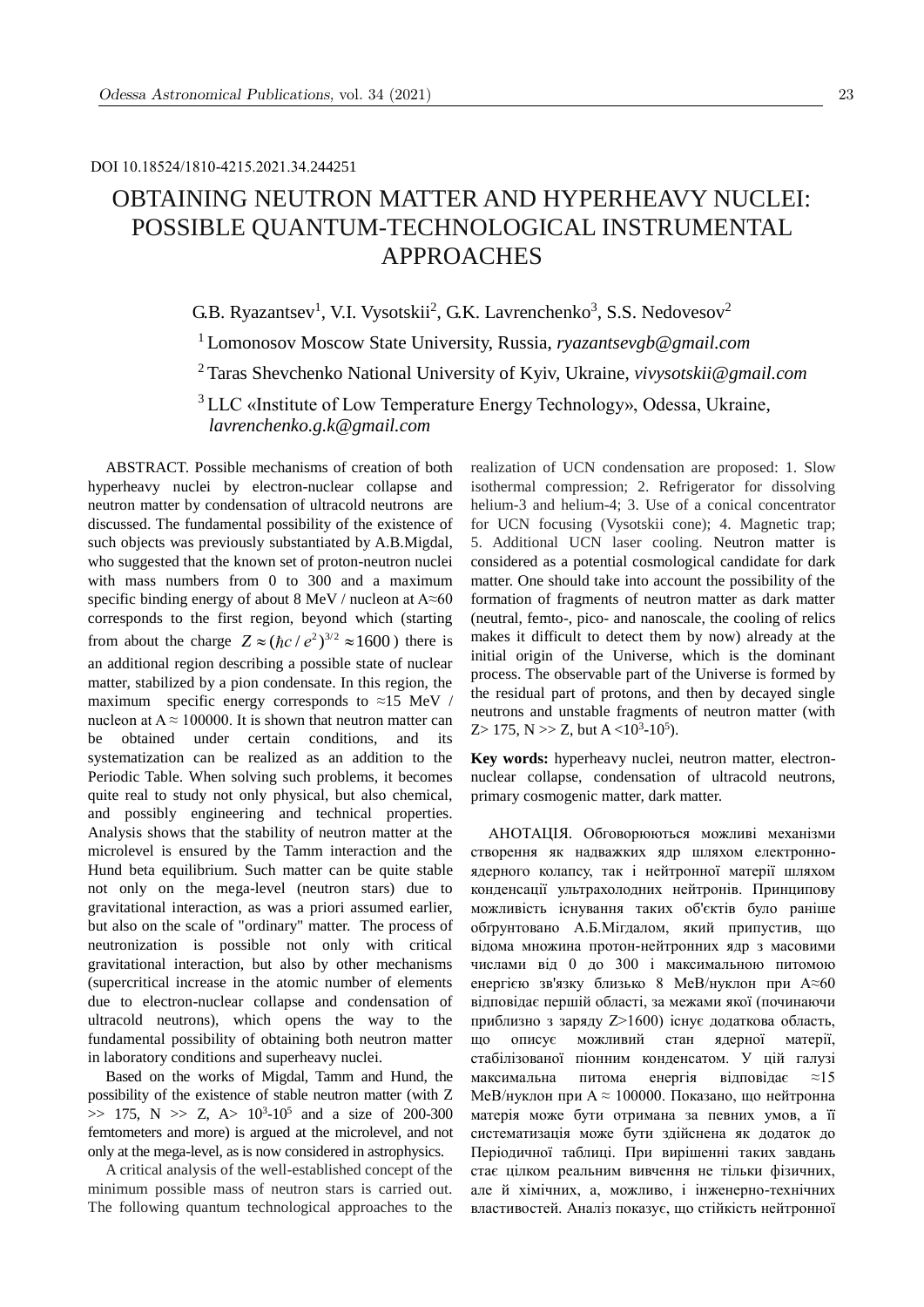матерії на мікрорівні забезпечується таммовською взаємодією та бета-рівновагою Хунда. Така матерія може бути досить стійкою не тільки на мегарівні (нейтронні зірки) за рахунок гравітаційної взаємодії, як передбачалося раніше, але і в масштабах "звичайної" матерії. Процес нейтронізації можливий не тільки при критичній гравітаційній взаємодії, але й за іншими механізмами (надкритичне збільшення атомного номера елементів за рахунок електронноядерного колапсу та конденсації ультрахолодних нейтронів), що відкриває шлях до принципової можливості отримання як нейтронної матерії в лабораторних умовах, так і згоряння ядер.

На основі робіт Мігдала, Тамма та Хунда аргументується можливість існування стабільної нейтронної матерії (з Z >> 175, N >> Z, A >  $10^3$ -10<sup>5</sup> та розміром 200-300 фемтометрів і більше) на мікрорівні, а не лише на мегарівні, як це зараз вважається в астрофізиці.

Проводиться критичний аналіз усталеної концепції мінімально можливої маси нейтронних зірок. Пропонуються такі квантово-технологічні підходи до реалізації конденсації UCN: 1. Повільний ізотермічний стиск; 2. Холодильник для розчинення гелію-3 та гелію-4; 3. використання конічного концентратора для фокусування UCN (конус Висоцького); 4. Магнітна пастка; 5. Додаткове лазерне охолодження UCN. Нейтронна матерія сприймається як потенційний космологічний кандидат у темну матерію. Слід враховувати можливість утворення фрагментів нейтронної матерії як темної матерії (нейтральної, фемто-, пико- і нанорозмірів, охолодження реліктів ускладнює їхнє виявлення до теперішнього часу) вже при початковому зародженні Всесвіту, що є домінуючим процесом. Спостережувана частина Всесвіту утворена залишковою частиною протонів, а потім одиночними нейтронами, що розпалися, і нестабільними фрагментами нейтронної матерії (з Z> 175, N >> Z, але A <10<sup>3</sup>-10<sup>5</sup>).

**Ключові слова:** надважкі ядра, нейтронна матерія, електронно-ядерний колапс, конденсація ультрахолодних нейтронів, первинна космогенна матерія, темна матерія.

## **1. Introduction**

Hyperheavy nuclei (Adamenko & Vysotskii, 2004; 2005; 2006; 2007) as well as neutron matter (Ryazantsev et al., 2014; 2016; 2017; 2018), nowadays is a specific physical reality that requires the study of not only physical, but also chemical, and, possibly, in the near future, engineering and technical properties. Let us consider the possible mechanisms of the creation of hyperheavy nuclei by electron-nuclear collapse and neutron matter by condensation of ultracold neutrons (UCN). The fundamental possibility of creation of such objects was previously justified by A.B. Migdal, who suggested that the known set of proton-neutron nuclei with mass numbers from 0 to 300 and a maximum specific binding energy of about 8 MeV / nucleon at  $A \approx 60$  corresponds to the first region, behind which (starting from the charge  $Z \approx (\hbar c / e^2)^{3/2} \approx 1600$  ) there is still one additional area with a large value of the maximum binding energy at  $A \approx 100,000$ , which describes a possible state of nuclear matter, stabilized by a pion condensate.

Neutron matter, or rather the corresponding element, begins (zero period) and ends (supercritical atoms) of the Periodic System of Chemical Elements (PS). Neutron matter is given stability already at the micro level Tamm interaction, and it is stable not only at the mega level (neutron stars) due to gravitational interaction, as is usually believed in astrophysics. Neutronization is possible not only due to gravitational interaction, but also through other mechanisms (supercritical increase in the atomic number of elements (Zel'dovich, 1971) and condensation of ultracold neutrons (Shapiro, 1976; Ignatovich, 1996). These circumstances show that there is a fundamental possibility of obtaining neutron matter in terrestrial conditions (Ryazantsev et al., 2014; 2016; 2017; 2018). Neutron matter is consistent with the original concept of the Periodic Law (PL) and PS, proposed by Dmitry Ivanovich Mendeleev (Mendeleev, 1934; Dobrotin et al., 1984).

From the standpoint of general chemistry, a neutron substance can be classified as chemically simple (that is, it cannot be decomposed into simpler substances by chemical means or reduced to allotropic modifications of already known substances), then the question inevitably arises about the corresponding element and its place in the PS. Proceeding from the logic of  $PL -$  (ordinal number – electric charge) – the ordinal number of neutron matter in the PS will correspond to zero, which makes us recall and develop the ideas of Dmitry Ivanovich Mendeleev about the zero group and the period.

D.I. Mendeleev did not have time and opportunity to solve this problem, and his students and followers tried to forget this topic as "erroneous." Modern knowledge about neutron stars and neutron matter pers istently makes one recall his ideas about the elements disposed before hydrogen and assert the truth of his brilliant prediction, which more than 100 years ahead of the natural science of his time.

## **2. Stability of hyperheavy nuclei and neutron matter**

In a neutron substance of sufficient size (more than a layer of complete absorption), an electron emitted during decay with its sufficient energy is captured by the remaining protons, which, in turn, are converted into neutrons, thereby maintaining the dynamic equilibrium of the system. In fact, this corresponds to both the theory of Igor Evgenievich Tamm (1975), which he put forward in his time (1934) to explain the mechanism of nuclear forces for ordinary nuclei, and the ideas of Frederick Hund (1936). It should be noted that the theory of I.E. Tamm was not satisfactory for ordinary atoms (but he himself valued his "unsuccessful" theory of nuclear forces more than the Nobel work on Cherenkov radiation and considered his best theoretical achievement), but it is consistent and can be realized for neutron matter of the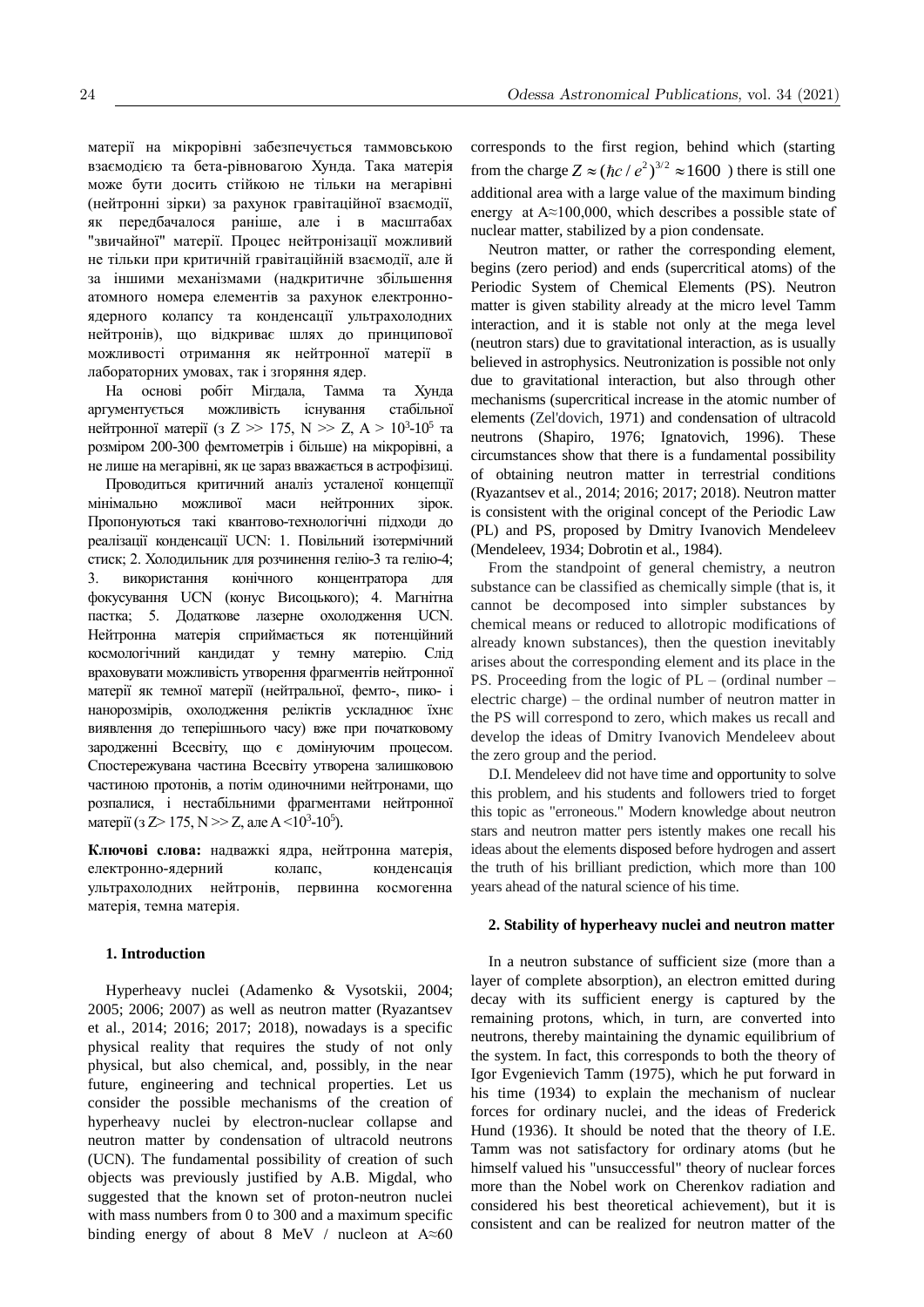corresponding scale (200-300 or more femtometers), giving it additional stability.

In strongly interacting systems, there are many virtual particles and all kinds of interactions that are allowed invariance considerations are realized. So, in our opinion, Igor Tamm's "primordial" theory of β-nuclear forces (lepton exchange between nucleons), and not only its modification by Hideki Yukawa ( $\pi$ -exchange of nucleons), is still awaiting its recognition (because, besides the  $\pi$ meson cloud, there are certainly other particles around each nucleon) and "dominates" in the neutron matter of the Universe, ensuring its stability and wide distribution.

The initial study of this problem was also given by Frederick Hund (1936) in the first microscopic description of the equation of state of nuclear matter in beta equilibrium in the article "Substance at very high pressures and temperatures", only if Tamm has virtual electrons, Hund realizes beta equilibrium completely real particles, but most importantly, both mechanisms contribute to the stability of supercritical  $(Z \gg 175, N>$ 10<sup>3</sup> -10<sup>5</sup> ) nuclear matter, and in strongly interacting systems there is no fundamental difference between virtual and real particles.

It is the additional interaction due to nuclear  $\beta$  – forces that gives stability to the neutron matter already at the micro-level, and not only at the macro-level due to the gravitational interaction, as it is now believed in astrophysics!

The possibility of the existence of a superdense neutron nucleus was also considered in the work of A.B. Migdal (1983) "Theory of finite Fermi systems and properties of atomic nuclei" in the section: "Application of the Theory of finite Fermi systems in nuclear physics". Migdal believed*: "... neutron nuclei can be stable with respect to beta decay and fission, with*  $Z \ll N$  *and*  $N > 10^3 - 10^5$ . *Such nuclei could be observed in cosmic rays in the form of large fragments."* Migdal suggested looking for neutron nuclei in the form of exotic traces in photographic emulsions after exposure to cosmic rays.

The theories of Tamm, Hund and Migdal admit the stable existence of hyperheavy neutron nuclei at  $Z \gg 175$ ,  $N> 10<sup>3</sup> - 10<sup>5</sup>$  and sizes of 200-300 and more femtometers.

Nevertheless, it is widely believed that the minimum mass for the stable existence of a neutron object is 0.1 solar masses  $(M_{\odot})$  (Potekhin, 2010) is believed that the equations of state used in this case are based on supposedly rich (?) Experimental material and therefore give a fairly accurate value for the minimum mass. The very fact of the existence of the minimum mass of a neutron star is justified by the fact that at low densities, neutrons, due to their susceptibility to beta decay, cannot be the predominant component of matter, and a high neutron density in them is provided only by gravitational interaction.

Most models of the neutron stars structure were based on the solution of the Tolman – Oppenheimer – Volkov equation (Potekhin, 2010). Currently, there are several dozen models, ranging from the so-called "soft" equations of state (derived from models in which, at densities of the order of nuclear, the average interaction energy

corresponds to attraction) to rigid equations of state (obtained for models in which there is a repulsion). Since different models corresponding to different equations of state lead to a fairly wide range of parameters characterizing a neutron star, one might hope that an accurate determination of such parameters would make it possible to concretize the very equation of state of neutron matter, the very nature of internucleon interaction.

Unfortunately, until now it has not been possible to obtain reliable estimates of the main characteristics of neutron stars. Thus, the accuracy in determining the radius R is on average 50-100%. To date, the equation of state has not been obtained in the framework of quantum chromodynamics. Thus, the minimum mass of a neutron star, considered to be equal to about 0.1  $M_{\odot}$  is obtained from insufficiently justified and incomplete equations with an error of up to 100% or more, as indicated in many papers on this topic. Despite this apparent uncertainty, such an estimate is widely replicated. For the first time, the limiting minimum possible mass of neutron stars appears in the work of Canuto (1975). In Canuto's study, neutron stars have a maximum mass of 1.75  $M_{\odot}$ , above which collapse occurs; the minimum mass is  $0.093 \text{ M}_\odot$ , below which the star is unstable to free expansion to infinity (Pines, 1980). As already noted, most models of the structure of neutron stars are based on the solution of the Tolman-Oppenheimer-Volkov equation, i.e. the equation of hydrostatic equilibrium of a cold spherically symmetric star, in which the effects of general relativity are taken into account. In this case, the pressure  $P(r)$  and density should be connected by the equation of state, the definition of which contains the main difficulties, i.e., they are due to the fact that for the (fairly well known now) potential of inter-nucleon interaction one can construct various models consistent with "earthly" limitations, i.e., with data on scattering of free nucleons and on experimental determination of energy and equilibrium density of nuclear matter (Pines, 1980). However, when going beyond the known set of proton-neutron nuclei with mass numbers from 0 to 300, the probability of new nuclear effects is high (Migdal, Tamm & Hund).

Thus, based on the conclusions from the theories of Tamm, Hund, and Migdal, we can expect the stable existence of microscopic neutron objects  $(Z \gg 175, N > 10^3$  $-10^5$ ) and neutron stars with a mass of less than 0.1 M<sub>©</sub>. The author of the very concept of neutron stars, Fritz Zwicke (1958), wrote about the possibility of the existence of neutron objects of much smaller sizes (3-10 m) under certain conditions. He believed that further analysis of matter at nuclear density is important not only for our understanding of eruptions in stars, from ordinary star explosions to supernovae, but it also promises to radically change some of the current ideas on the formation of elements in the theory of the evolution of the Universe.

The question about the possibility of obtaining neutron matter under laboratory conditions on Earth is largely rhetorical. The point is that it is necessary to distinguish between two aspects: mononeutron (ultracold neutrons) and polineutron (similar to stellar cosmic) matter. As for the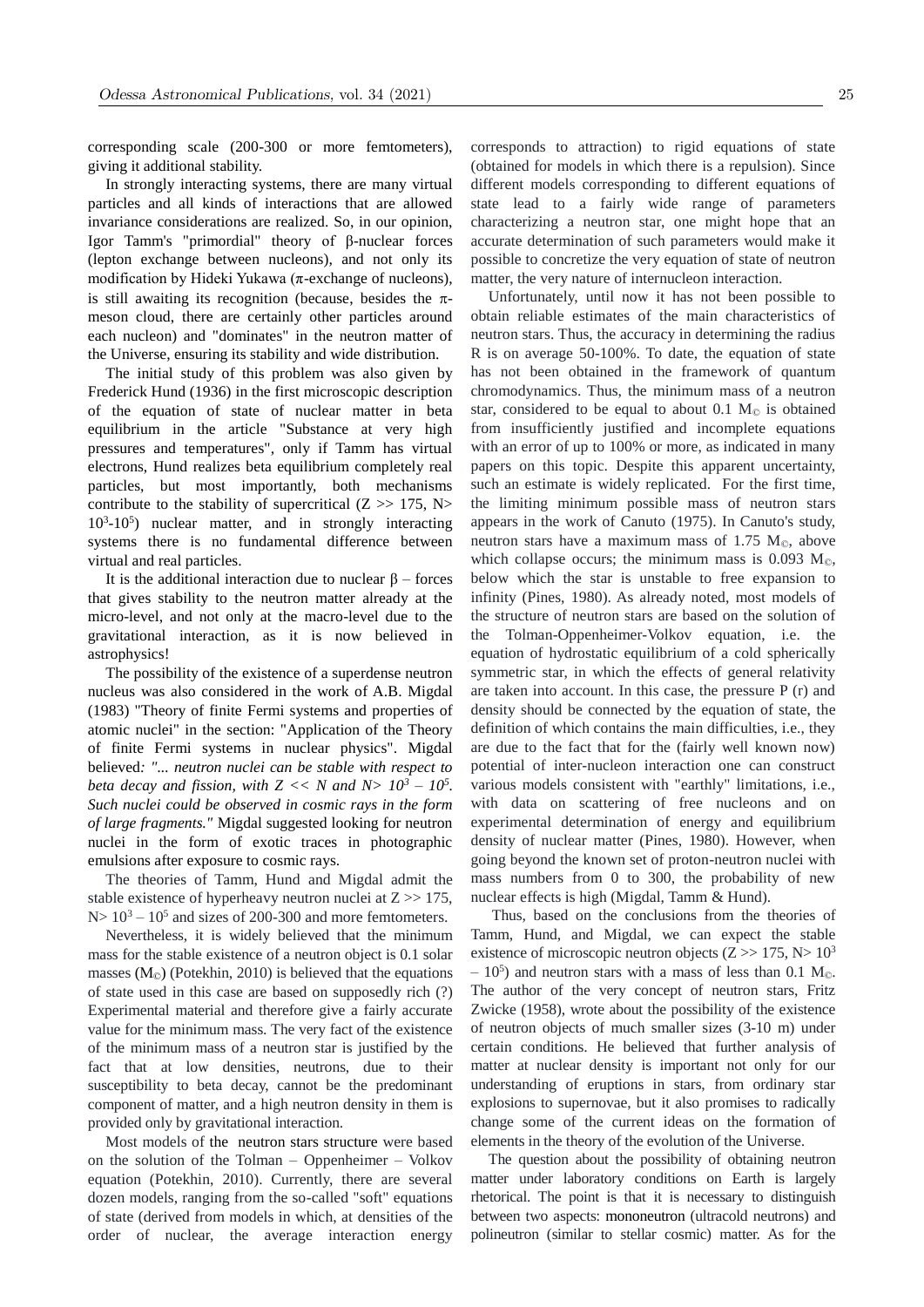mononeutron matter, it has long been obtained in Earth conditions (Shapiro, 1968), although it is not stable (Ignatovich, 1996). It is interesting to note that on the one hand, a mononeutron substance, or rather an element corresponding to it, occupies a place in the PS before hydrogen, which corresponds to the element Coronium proposed by D.I. Mendeleev. On the other hand, the polyneutron matter closes the PS, thus, in the general case, the neutron matter both opens and also closes the PS. The question of obtaining polineutron matter is to be solved in the near future (Ryazantsev et al., 2014; 2016; 2017; 2018). The situation is now similar to that at the end of the 30s of the last century, when a breakthrough was made in the mastery of nuclear energy, although many doubted the possibility of this.

## **3. Obtaining hyperheavy nuclei by electron-nuclear collapse**

In the works of A.V. Migdal (1983) it was shown that for very heavy nuclei (starting from nuclei with a charge  $Z \approx (\hbar c / e^2)^{3/2} \approx 1600$  ) there is a condensation of pions, which under this condition become real (not virtual) particles. Under this condition, a very significant rearrangement of the nuclear structure occurs, and the maximum specific binding energy is shifted from the range of standard parameters ( $Z \approx 60$ ,  $E_{bond} \approx 8$  MeV / nucleon) to the range of mass numbers A=100,000, reaching the value of  $E_{bond} \approx 15$  MeV / nucleon.

The main problem in the creation of such nuclei is the initial achievement of the  $Z \approx 1600$  threshold, which corresponds to the conditional boundary (local minimum of the specific binding energy) between the "traditional" and "Migdal" regions of the mass numbers of nuclei. The scale of this problem is easy to imagine if we take into account the colossal efforts that are being made to create heavy nuclei with very moderate (on the scale of the Migdal model) charges Z=116-118 due to the collision of lighter nuclei. It is quite obvious that such a "frontal" way of creation of hyperheavy nuclei due to the collision of lighter accelerated nuclei is absolutely unpromising.

In the articles (Adamenko and Vysotskii, 2004,2005,2007), a radically different method of "soft" (non-impact) step by step nuclear fusion of superheavy nuclei was proposed, which does not require the use of accelerators and special donor mother nuclei.

This method uses two processes:

a) Coulomb electron-nuclear collapse, based on the application of the nonlinear law of the Coulomb interaction of charges

$$
U_{eff}\!=\!-Z e^2\,/\,r-(Z e^2\,/\,r)\ ^2\,/\,2 m_e c^2,
$$

the most effective (maximally compressing the material environment) action of which is realized at a small distance  $r < Ze^2 / 2m_ec^2$  or, respectively, at a very high density of electron-nuclear matter, compressed to the state of a degenerate relativistic electron gas;

b) the action of a strong axial shock wave providing the required compression ratio of the target at its front.

It is shown in (Adamenko & Vysotskii, 2004; 2005; 2007), that when such a compression is performed, a self-controlled collapse of the electronic and nuclear components of the medium takes place, which sharply increases the degree of screening of the nuclear charge and provides the possibility of repeated (with a multiple increase in mass and charge) nuclear fusion with the participation (absorption) neighboring atoms and nuclei of the target. In addition, when these conditions are met, the process of protonization of nuclei becomes energetically favorable.

The combined action of these two processes leads to a continuous shift in the position of the maximum binding energy within the complete nuclear-electronic subsystems from the initial value  $Z=60$ , typical for any matter under "standard" conditions, to values that can reach (and exceed) the critical value  $Z \approx 1600$ , upon reaching which the process of increasing the charge and mass of the nucleus will be provided mainly by the mechanism of pion condensation of Migdal.

Such a scheme was implemented under the leadership of S.V. Adamenko in Kiev at the «Proton-21» Laboratory (2005,2007), in which nuclei with mass numbers in the range  $A \approx 400-4000$  were created and registered in the course of experiments with the action of an axially symmetric electron beam on a needle target. On the basis of detailed mass spectrometric and spatial analysis of secondary light nuclei generated during rapid evolution in the vicinity of these hyperheavy nuclei, there are good reasons to believe that, upon entering the "ordinary" substance (storage screen located next to the target), these nuclei continued to grow, absorbing neighboring nuclei of the screen material (copper in conducted experiments) and "dumping" excess binding energy in the form of these secondary light nuclei.

We have also shown (Adamenko & Vysotskii, 2006), that such a process, under certain (real) conditions, can occur on stars in the process of gravitational collapse, which can lead to the creation of proton-electron stars as an astrophysical alternative to neutron stars.

The main condition for the realization of such a scenario is an accelerated gravitational collapse, the duration of which should be significantly shorter than the duration of the stage of neutronization of nuclei. Analysis (Adamenko & Vysotskii, 2006) shows that with successive compression of the stellar matter, these stages follow one after another; first neutronization and then protonization. If the compression in the process of gravitational collapse occurs rather slowly, then the compression process ends at the stage of formation of a neutron star. However, in the case of anomalously fast compression, only a small fraction of protons is converted to neutrons, and the subsequent compression will correspond to the stage of protonization of all nuclei with synchronous generation of electrons and antineutrinos. This stage begins from the moment when the main process of interaction of nuclei with electrons is the nonlinear Coulomb interaction, which corresponds to the concentration of electrons N<sub>critical</sub> =  $(2m_ec^2 / Ze^2)^{-3}$  as part of a degenerate electron gas.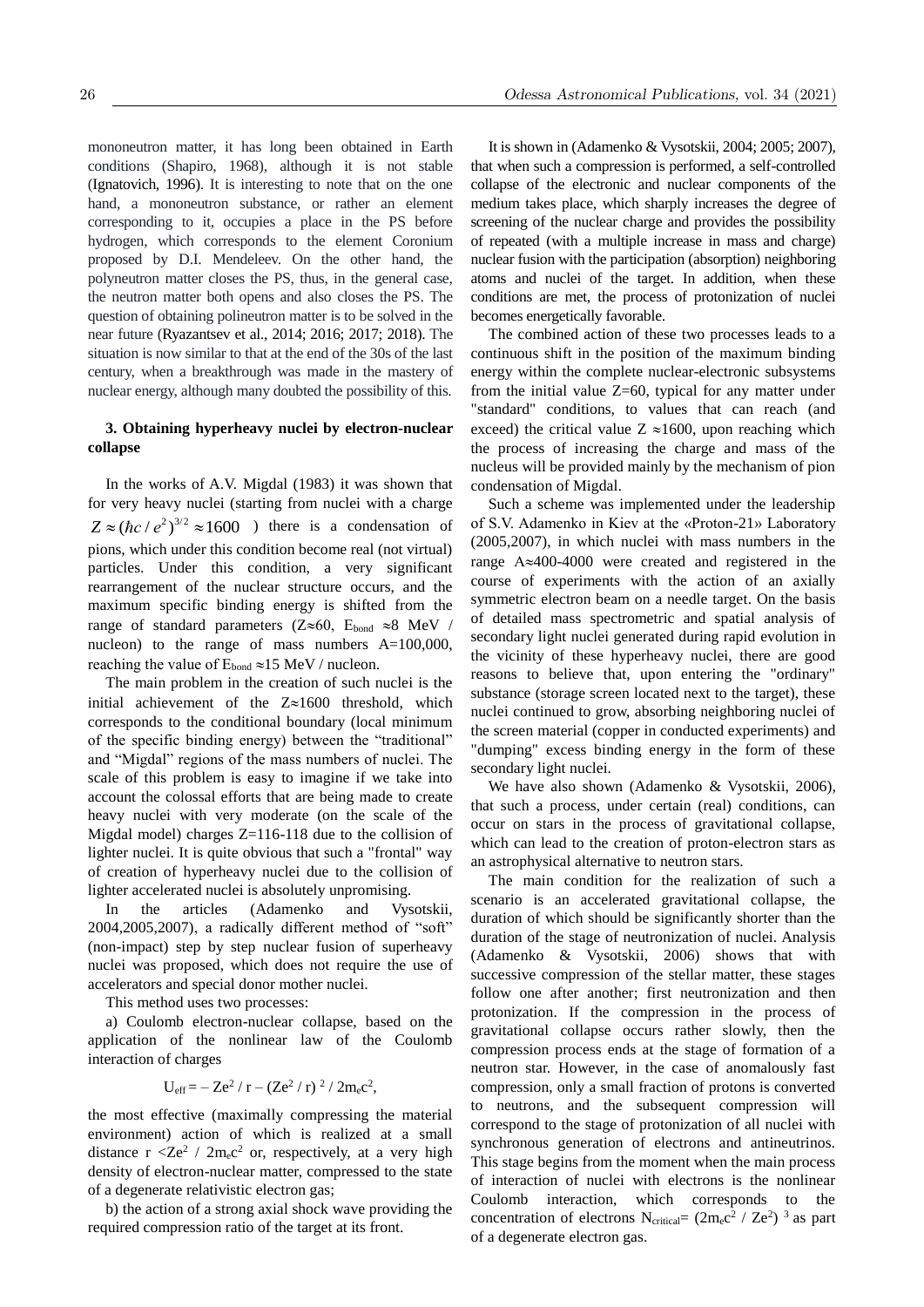Direct estimates have shown that for the formation of such anomalous stars, the final stage of gravitational collapse should be significantly less than 1 sec, which can be realized only with a very optimal ratio of the stellar parameters before its gravitational collaps.

If the compression process is long enough, the state of the star will stop at the stage of complete neutronization of all nuclei without "turning on" the mechanism of nonlinear Coulomb interaction, which is realized only at the subsequent compression and in the presence of a large concentration of nuclei that have not passed the neutronization procedure before this moment

# **4. Obtaining of hyperheavy nuclei by neutron condensation**

It should be noted that Georgy Antonovich Gamov (1946) was the first to speak about the condensation of cold neutrons. This idea is rarely mentioned, which eventually found application in the theory of neutron stars. G.A. Gamow in the late 30s of the last century showed that when a neutron gas is compressed, a new superdense state of matter arises. Gamow's main hypothesis: *"We can anticipate that neutrons forming this comparatively cold cloud were gradually coagulating into larger and larger neutral complexes …".*

In further development, the theory of the initial cold universe was discarded and together with it the idea of neutron condensation was forgotten. However, is this true? Neutron condensation is possible not only at low temperatures (ultracold neutrons), but also at ultrahigh pressures at temperatures below critical.

Usually we on Earth deal with neutron radiation of various energies, but not with neutron matter. This was the case until 1968, when an experiment was carried out in the Laboratory of Neutron Physics under the leadership of Corresponding Member of the USSR Academy of Sciences Fedor Lvovich Shapiro (1976), in which the phenomenon of very slow neutron confinement in vessels, predicted by Academician Yakov Borisovich Zel'dovich (Ignatovich, 1996), was first observed. The behavior of neutrons trapped in evacuated vessels resembles the behavior of a highly rarefied gas in a vessel. Such neutrons are called ultracold (UCN). The confinement of UCN in vessels attracts researchers by the possibility (in comparison with a single flight of a neutron through the experimental volume) to observe this particle for a longer time in an experimental setup, which gives a significant increase in the sensitivity and accuracy of experiments on studying the interaction of neutrons with fields and matter.

For example, the use of UCN made it possible to significantly lower the limit of the existence of the electric dipole moment of the neutron, which is necessary to test the law of conservation of temporal parity; to more accurately measure the lifetime of a free neutron before β-decay. The most important feature of UCNs is that they behave not like radiation, but like matter, and you can work with them as with matter, similar to a rarefied inert gas. Moreover, you can study both physical and chemical properties. The

physical properties are already being studied, but it seems that the question of UCN chemistry is not even raised, since by default it seems somehow obvious that they should be similar to inert gases. This seems to be true, but now we already well know that inert gases under certain conditions (in particular, in an excited state) can enter into chemical reactions and form, albeit not stable, chemical compounds of the excimer type. Could something like this happen with UCN? If we proceed from the fact that Chemistry is only the interaction of the electronic shells of atoms, as many believe, then a categorical negative answer follows. But, if chemistry is understood more broadly, in general, the ability of micro (nano, pico or even femto) objects to interact and form relatively stable compounds, then why not?

Of course, neutrons have no electric charge and no free electrons, so all ideas about possible classical chemical bonds (ionic, covalent, etc.) immediately disappear. But, neutrons have exactly a magnetic moment and possibly an electric dipole moment (the essential role of which is well known in chemistry). This can facilitate the formation of quasi-stable multi-neutron complexes.

Some aspects of this problem were considered in (Vysotskii, 2011) when analyzing and justifying the possibility of creating neutron-nuclear molecules whose structure is similar to atoms with an electron substituted for a neutron.

Another option may be associated with the interaction of UCNs with molecules of substances with an odd number of electrons, and an experiment to detect the products of this interaction is quite realistic (Ryazantsev et al., 2017) someone finds it difficult to go beyond the concepts of traditional chemistry, then we can call it the quasi-chemistry of UCN.

New UCN sources are being actively developed all over the world, some of them are based on the use of solid deuterium at a temperature of 4.5 K (LANL, USA; PSI, Switzerland), and others – on the accumulation of UCN in superfluid helium (KEK-RCNP-TRIUMF, Japan-Canada; ILL, France) (Serebrov et al., 2011). Similar work is being intensively carried out in Russia: the Neutron Laboratory at the Joint Institute for Nuclear Research (Dubna) and at the Petersburg Institute of Nuclear Physics (PNPI). In Gatchina, work is underway to create a high-intensity UCN source. With its help, they hope to obtain data that will provide answers to the most important questions of modern physics. The projected source will make it possible to obtain an ultracold neutron (UCN) flux with a density of  $10^{-4}$  cm<sup>-3</sup>, which is many times higher than the currently reached maximum densities (Serebrov et al., 2011). This task – obtaining intense UCN fluxes – is today considered one of the priorities in neutron physics. An ever increasing increase in the UCN density will inevitably lead to the formulation of the question of their possible condensation and the production of condensed neutron matter in laboratory conditions, similar to space.

Not so long ago, a decisive breakthrough was made into a new field: a radically new type of matter was created, the so-called Bose condensates of atoms. Are neutron condensates possible? Condensates, the density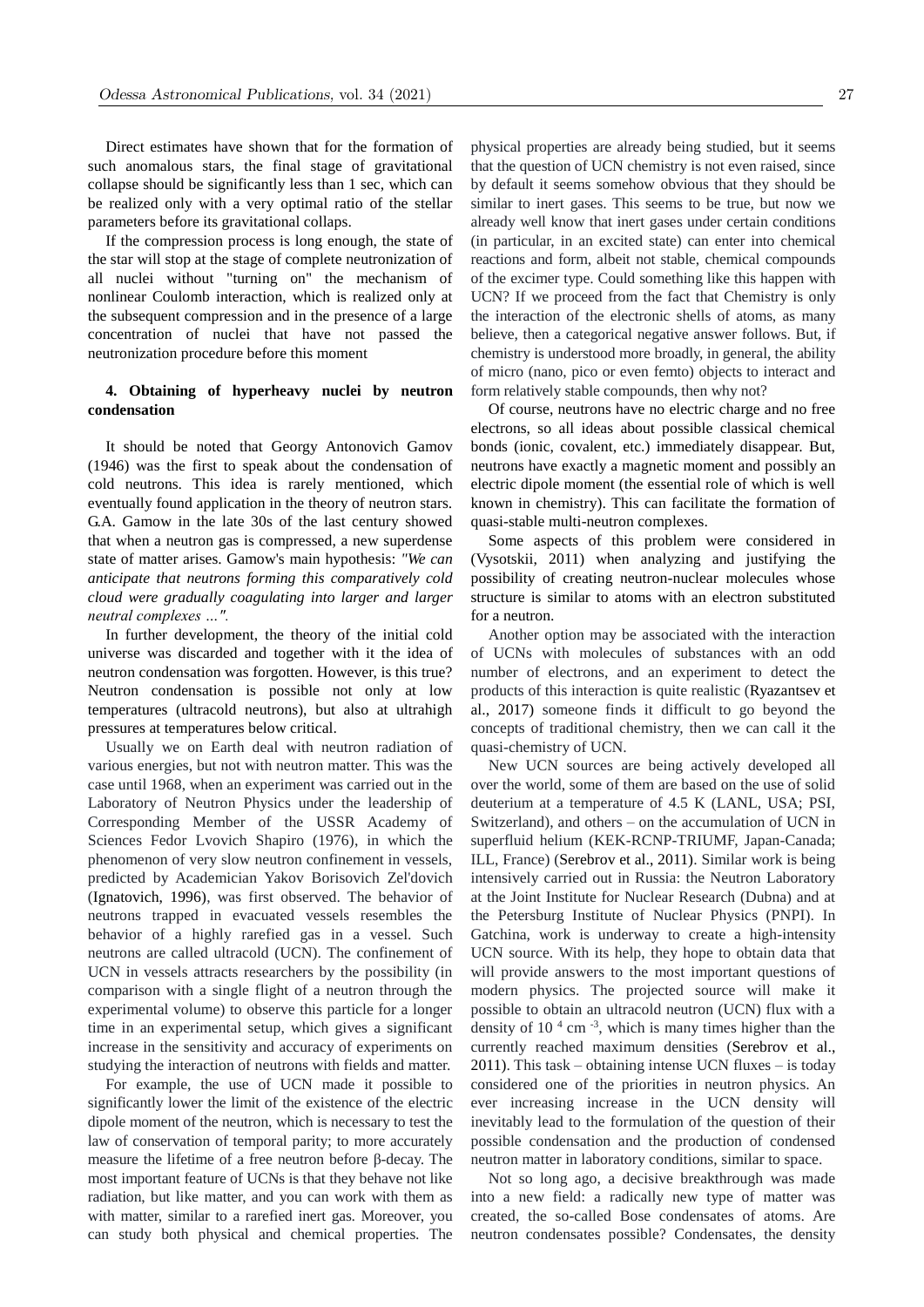and strength of which will be comparable to the density and strength of atomic nuclei. In other words, how close are we today to the stage of creating cosmic neutron matter in the laboratory?

The 2001 Nobel Prize in Physics was awarded to researchers Eric A. Cornell, Wolfgang Ketterle and Carl E. Wieman (2003) for obtaining and studying the properties of the fifth state of matter, the Bose-Einstein condensate: they were able to obtain for the first time the Bose condensate. It was possible to do this with the help of the methods of supercooling of particles by laser beams and a magnetic field, developed not long before. The Bose condensate of atoms was obtained in a form convenient for research and laboratory analysis. Soon, methods were found for obtaining Bose condensates of particles of half-integer spin, fermions. In them, the particles are combined in pairs, then collecting in a Bose condensate. Neutrons are similar in many properties to the lightest atoms. For example, the mass of a neutron is practically equal to the mass of a hydrogen atom, the Bose condensate of which was obtained by Ketterle in 1997. But, unlike atomic Bose condensates, the natural compression of which during Bose condensation is impeded by their electron shells, nothing prevents the compression of a neutron Bose condensate. In such a condensate, the UCN gas – forms pairs with opposite spins, upon reaching the critical density and temperature, it will spontaneously shrink to almost nuclear density when nuclear forces come into play, forming a stable state – condensed neutron matter. If in space a stable polineutron substance is formed at ultrahigh pressures, then on Earth it will be obtained at ultralow temperatures with a sufficient concentration of UCN, which sooner or later researchers will come to obtain.

The following quantum technological approaches to the implementation of UCN condensation are possible:

1. Slow isothermal compression;

2. Refrigerator for dissolving helium-3 and helium-4;

3. Use of a conical concentrator for UCN focusing (Vysotskii and Kuzmin, 1987);

4. Magnetic trap;

5. Additional UCN laser cooling.

### **5. Neutron matter in cosmology and astrophysics**

The importance of neutron matter can hardly be overestimated in the astrophysics of neutron stars. It is now believed that all medium and heavy mass chemical elements almost appeared in the "thermonuclear reactors" of stars and supernovae. The Big Bang prepared only the fuel (a few of the lightest elements) for them. The lion's share came from hydrogen, which is still (and by a wide margin) the most abundant in the Universe. However, small amounts of helium, beryllium and lithium were formed at the same time. Theorists explained with good accuracy why they formed in one or another quantity. With one exception: current concentration of lithium in the Universe cannot be predicted. The isotope of lithium-7 is three times less than it turns out in theory, and lithium-6 is 300-500 times more. This discrepancy remains a real headache for cosmology: it is not possible to "fit" the Big Bang model to it, and some suitable explanations call into question the Big Bang itself.

In the theory of the Big Bang of a hot Universe, the formation of nucleons begins approximately from time  $t =$  $10^{-5}$  s, temperature T =  $10^{12}$  K and particle energy E = 0.1 GeV. Protons and neutrons are implied, but for some reason only protons are considered as active participants in possible fusion. Although, if we calculate the density of matter at this moment (Chernin, 1994), then it exceeds the density of a neutron star. That is, under these conditions the overwhelming majority of nucleons potentially could be in the form of neutrons since the conditions of neutronization are fulfilled.

It is more likely to expect the possibility of collective condensation of neutrons (for the most part, rather than sequential addition of individual neutrons, as Gamov and co-workers believed) upon reaching a critical temperature (which is an energetically more favorable process) than thermonuclear fusion from a minimum number of protons in those the same conditions. Fragmentary condensation of neutrons due to quantum-gravitational density fluctuations occurs with the release of additional energy, which enhances the formation of hyperheavy stable neutron nuclei, which are the source of non-relativistic dark matter (neutrality, femto-, pico- and nano-sizes, relic cooling to our time make it difficult detection – with  $Z \gg$ 175, N  $>> Z$  and N $> 10^3 - 10^5$ , stable dark matter  $-$  SDM). The observable part of the Universe is formed from the residual part of protons and subsequently decayed single neutrons and unstable fragments of neutron matter (with  $Z> 175$ , but  $N < 10<sup>3</sup> - 10<sup>5</sup>$ , decaying dark matter – DDM).

Thus, it is necessary to consider the possibility of the formation of neutron matter fragments as part of dark matter (neutrality, femto-, pico-, and nano-size, relic cooling make them difficult to detect) already in the initial moments of the universe's birth, which is the initial dominant process in primary nucleosynthesis, rather than thermonuclear fusion from the initial small number of protons.

However, further, as it cools, the process proceeds according to the generally accepted scenario with thermonuclear fusion against the background of decay of an unstable component of neutron matter (Chudaykin et al., 2016; 2018).

## **6. Conclusion**

Summing up a brief summary, it can be noted that hyperheavy nuclei and neutron matter in our time is a very specific physical reality, which urgently requires its rightful place in the PS and the study of not only physical, but also chemical, and possibly in the near future, and engineering properties. Neutron matter, or rather an element corresponding to it, begins (zero period) and ends (supercritical atoms) of the PS of elemen ts. Neutron matter is given stability already at the micro-level due to additional (Tamm, Hund, Migdal) interaction, and not only at the macro-level due to gravitational interaction, as is now believed in astrophysics. The possibility of